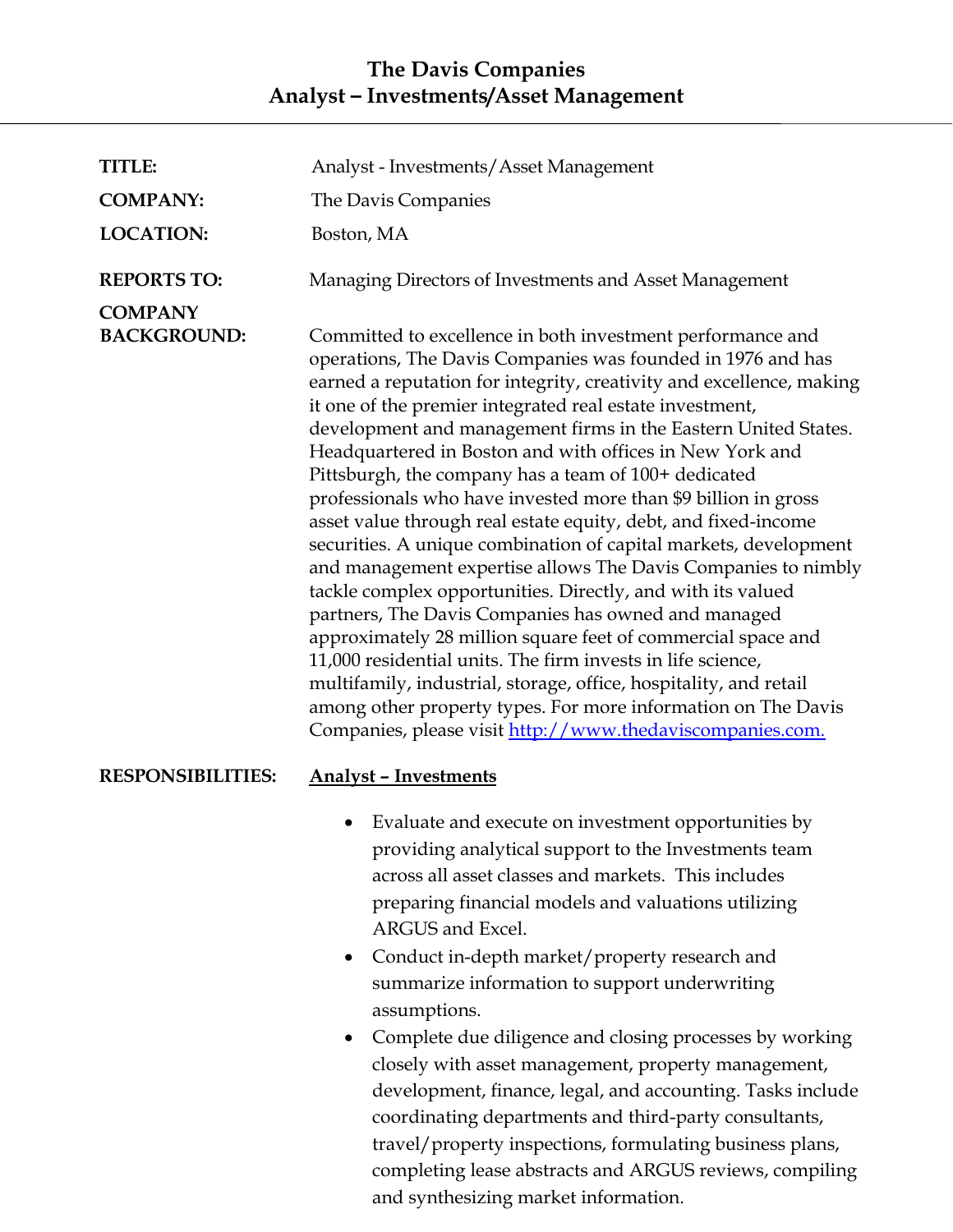- Assemble information on an investment opportunity and prepare a written evaluation for use in underwriting and Investment Committee packages to the Investment Committee for approval.
- Prepare ad hoc analysis, documentation, and briefs for review by more senior team members.
- Assist with organizing, refining, and implementing the valuation process.
- Fulfill any all other duties deemed necessary by management.

#### **Analyst – Asset Management**

- Integral point-person that coordinates and communicates with various departments in order to execute the asset-level business plan and implement actions to create value.
- Assist senior Asset Management team professionals by conducting financial analyses, tracking investment performance, and producing reports of the portfolio.
- Monitor the performance of existing investments and identify potential areas of concern or opportunity.
- Prepare quarterly valuations and reports by updating model assumptions, inputting property-level activity, and completing investor reports.
- Assist team members in dispositions or refinancing processes.
- Maintain databases, records, and assist Investor Relations in completing portfolio management activities.
- Conduct market research, data mining, and collect competitive property transaction information.

### **QUALIFICATIONS:**

- Minimum Education: Bachelor's Degree with a major in real estate, economics, or finance preferred.
- Two years of commercial real estate experience with an investment firm, brokerage firm, bank, real estate advisor, or insurance company is preferred.